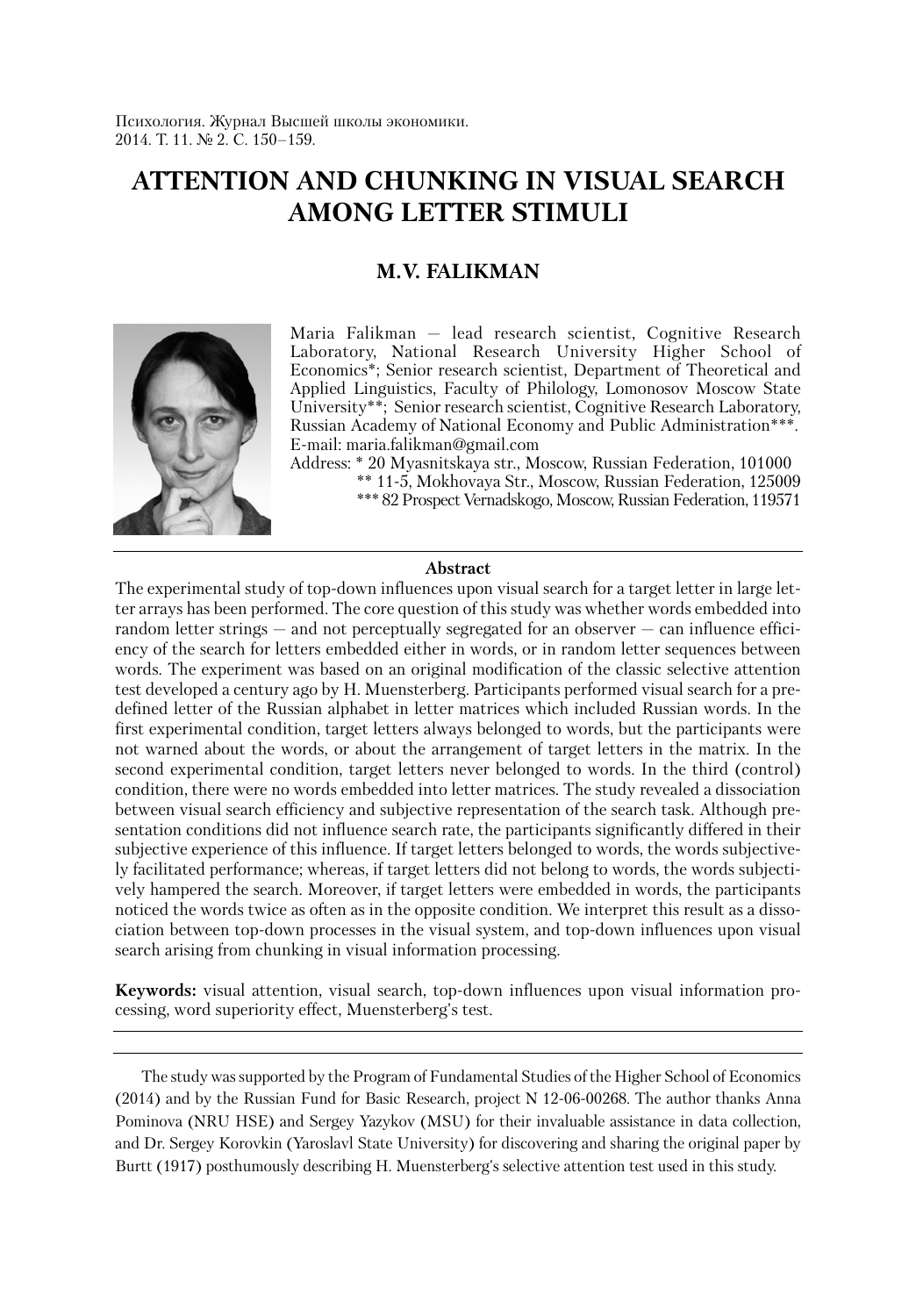The issue of top-down influences upon visual information processing has been widely discussed in contemporary cognitive psychology and neuroscience (Hochstein, Ahissar, 2002). The distinction of bottom-up and top-down processes is one of the cornerstones of cognitive psychology, as it reflects the contribution of the observer and the external stimulation to cognition. Although this dichotomy has been criticized by some authors (e.g., Awh et al., 2012), the criticism might be eliminated by distinguishing two sources of top-down influences: the observer's prior experience (former knowledge, or *structural* representations stored in the memory and automatically activated by the task); and goals and strategies actively applied by the observer to perform the task successfully. The latter determine *functional* organization of the observer's perceptual activity (Falikman, 2011).

A suitable example that illustrates both types of top-down influences is the "word superiority effect" (WSE), first described by James McKeen Cattell towards the end of the 19th century (Cattell, 1886) and then rediscovered in cognitive psychology in the late 1960's (Reicher, 1969; Wheeler, 1970). The WSE refers to the better recognition of letters presented within words compared to isolated letters, and to letters presented within random letter strings when presentation conditions (such as brief or noisy presentation, backward masking, etc.) make letter recognition difficult. Whereas J.M. Cattel used the amount of letters perceived from the brief presentation as a basic measure of the effect, cognitive psychologists use mostly the accuracy of single letter recognition within a word

compared to isolated presentation, or presentation within an unpronounceable nonword string of the same length. For example, in a Reicher-Wheeler paradigm, an observer is presented with a word or a nonword string, followed by a mask. The observer is then asked to name a letter from the cued position in that string, making a 2-alternative forced choice (2-AFC). For example, for the letter R in the word "bird", an observer could be asked to choose between R and N (as both "bird" and "bind" are legal English words). The observer is usually more efficient in this task than in making the same 2-AFC for the string "bqrd".

The standard WSE is an example of top-down influences driven by the observer's prior knowledge or experience: the letter is recognized more efficiently because it is included in the larger structural unit, or *chunk*, a term coined by George Miller in his famous discussion of short-term memory storage units (Miller, 1956). The authors of the most popular models that provide an explanation for the WSE – specifically, the Interactive Activation Model (McClelland, Rumelhart, 1981) and the Dual Route Cascaded Model (Coltheart et al., 2001) — believe that explanations should be based on the observer's prior experience. Both models emphasize the automatic nature of the WSE and leave no room for its interaction with visual attention, except narrowing of spatial attention and further processing to just one letter (Johnson, McClelland, 1974).

However, the WSE might also result from the observer's strategy mentioned above as the second type of top-down influences upon visual processing. This is exactly what happens in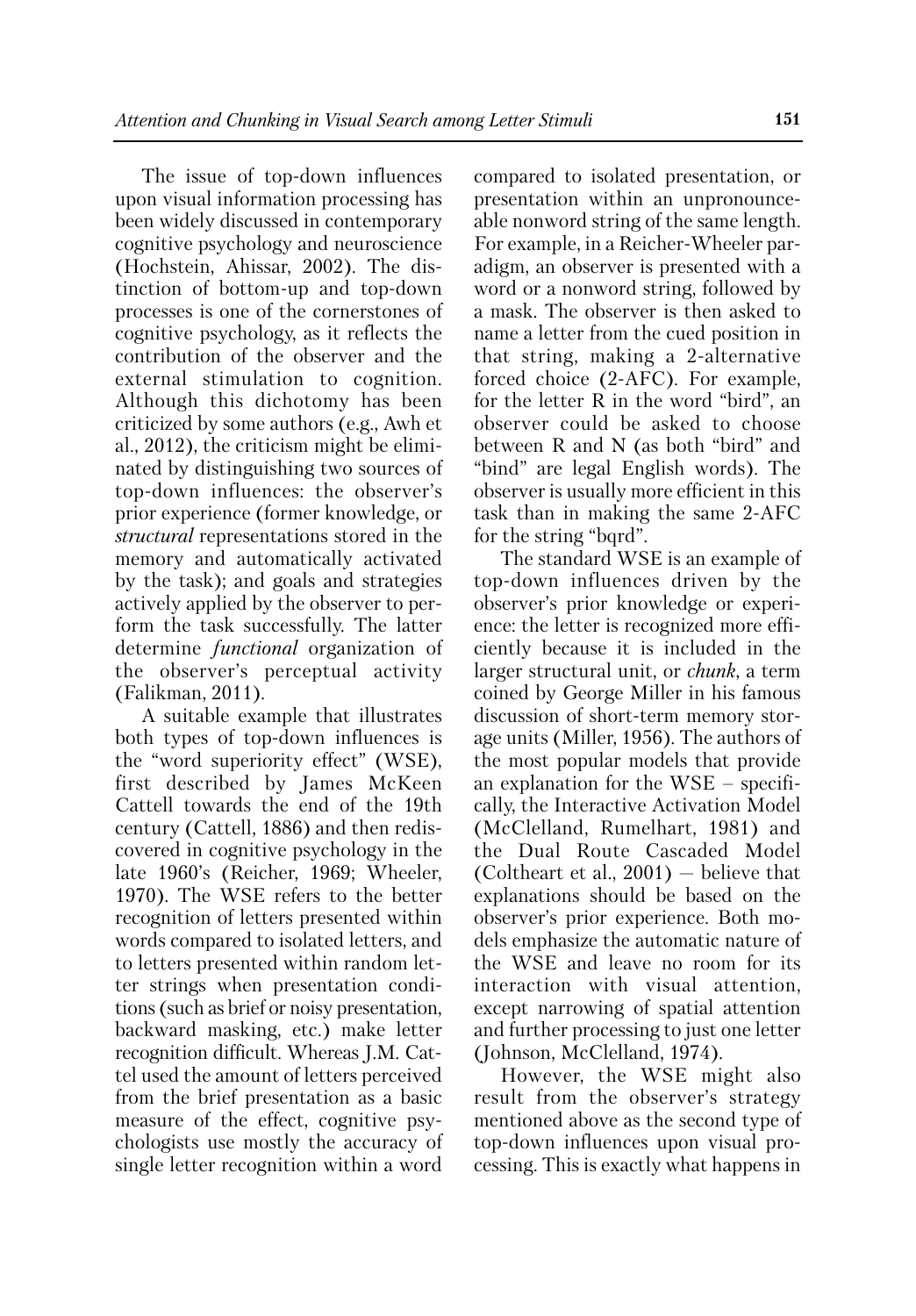rapid serial visual presentation (RSVP). When letters which compose the word are presented in the same location, one after another, at a rate of about 10 letters per second, the WSE emerges only when the observer is instructed to "read a word" and makes attempts to do so (Falikman, 2002; Stepanov, 2009; Falikman, Stepanov, 2012). If the observer is not warned about words presented letter by letter in the RSVP stream, then no WSE emerges and the words are never recognized as such. However, if the observer is instructed to "read words", but random letter sets are presented instead, performance is still significantly better than with the instruction to "name as many letters as possible", which could be considered as evidence for the strategic nature of the WSE. Otherwise, when all the letters forming a word are presented simultaneously, the WSE emerges regardless of the goals and intentions of the observer. However, it's easy to destroy the effect either by drawing the observer's attention to just one letter before the presentation (Johnston, McClelland, 1974), as noted above, or by setting a task that requires the observer to shift spatial attention within a word as a chunk, which seems to be destroyed by redirections of attention (Pantyushkov, et al., 2008).

Such requirements are characteristic of tasks referred to as "visual search". In visual search, an observer is required to locate a certain pre-specified item (a target), or a singleton among a number of visual objects (distractors) presented simultaneously (Wolfe, 1998). If just one salient feature (such as color, curvature, or motion) distinguishes a target from the distractors, then search time does not depend on the number of distractors. However, if the target is described as a conjunction of two or more features that distinguish it from the distractors (e.g. both color and curvature), then search time increases as a linear function of the amount of distractors, which implies a serial mechanism of spatial attention being redirected from one visual stimulus to the next. The latter mechanism is characteristic of letter search among a number of spatially distributed distractor letters. Although visual search for a pre-specified letter in letter strings — both random and regular (forming words) — has been analyzed in a modest number of studies (e.g., Krueger et al., 1974; Johnson, Carnot, 1990; Pantyushkov et al., 2008), there is still a lack of coherence in understanding the search mechanisms. This may be due to adding two counteractive forces to the search in letter strings that form words: on the one hand, it is so-called "crowding" or lateral masking which hampers the search for a target flanked by similar stimuli (Reddy, Van Rullen, 2007); and, on the other hand, it is top-down influences from word representation as a part of the observer's prior experience that make letter processing within words more efficient (Fine, 2001). Nevertheless, the very identification of words as processing units (chunks) in visual search appears automatic, rather than requiring attention, and the chunks themselves could be considered as *structural* processing units, forced by the organization of information in the visual field (Falikman, 2011). The question remains: whether chunking that leads to word identification could, in principle, become a strategic perceptual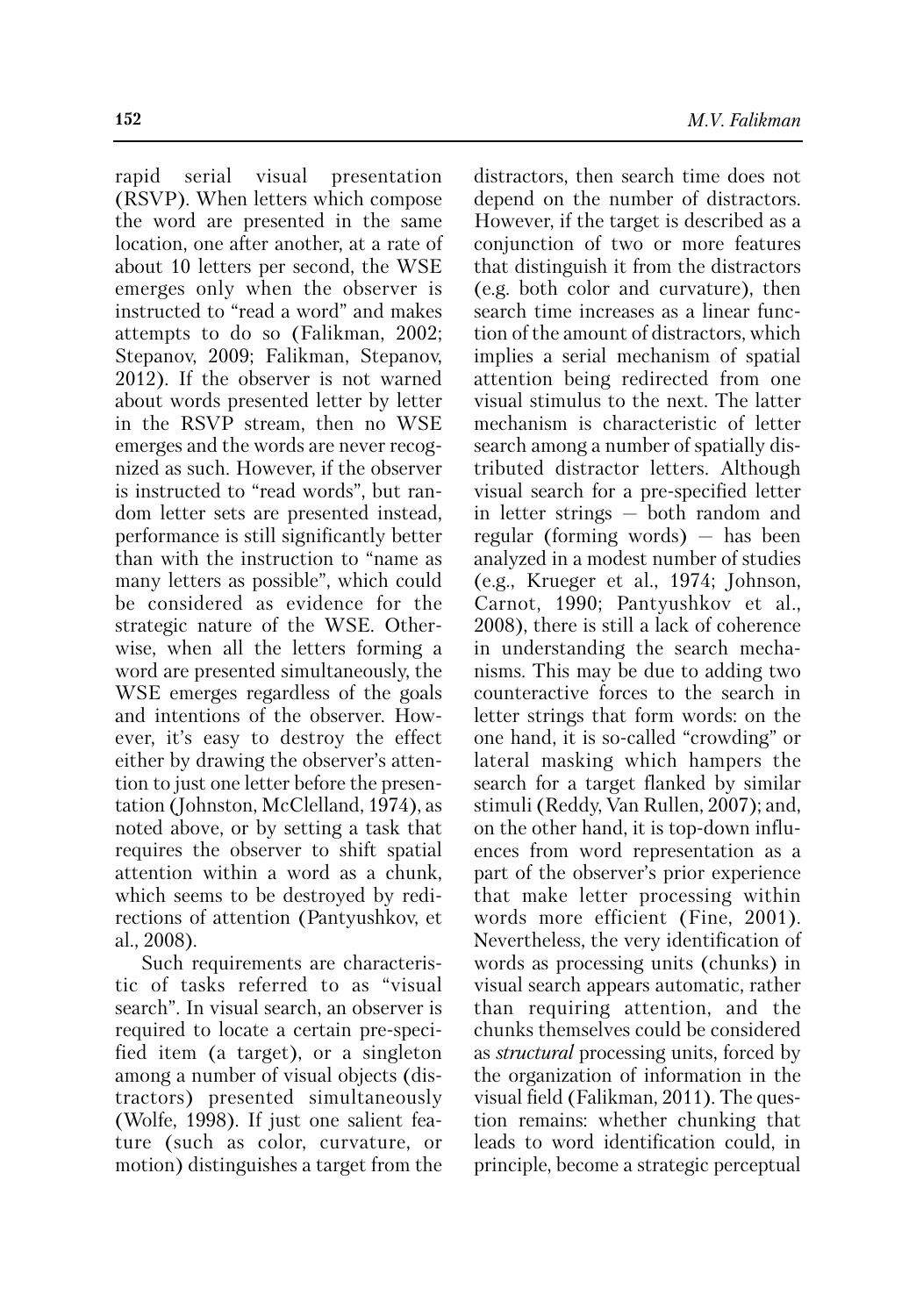act rather than an automatic operation, when all letters of the word are presented simultaneously (rather than rapidly and serially). The purpose of this study was to develop and test a simultaneous letter presentation method, which would force the visual information processing system to "assemble" words as *functional* processing units, so that corresponding processes in the visual system could be considered as "operational units of perceptual activity" (Gippenreiter, 1983).

The method which, at first glance, meets these requirements is one of the numerous vocational tests developed a century ago by Hugo Muensterberg (Burtt, 1917). In this test, a subject searches for words embedded without spaces in random letter strings for a limited time period. The amount of located words is considered an individual measure of selective attention. It is assumed that word location and identification is not an automatic operation, but rather requires attention — just as word reading in rapid serial visual presentation. In this case, word identification would not occur spontaneously when an observer performs another task with the same stimulation (such as the search for pre-specified letters embedded in words surrounded by random letters), and would not influence performance in this task. On the contrary, if segregation of a word as the closest context for the target letter occurs automatically, one should expect word identification — at least when attention is drawn towards the letter and thus the word. This could

slow down performance on the letter search task because, in this case, word segmentation might be necessary to single out a target letter. At the same time, if words as processing chunks are segregated from random letter strings automatically, and target letters do not belong to words, the search might become faster since the observer has the opportunity to skip these larger chunks without further analysis.

In our experiment, participants searched for a predefined letter in a matrix of 600 letters (10 letter strings  $\times$  60 items each) among which Russian words were embedded. The participants were not warned about the presence of the words. The inter-group experimental plan was used and three conditions were compared. In two experimental conditions, the letter matrix contained as many words as target letters. In the 1st experimental condition, target letters were always embedded in the words; in the 2nd experimental condition, they never belonged to words. In the control condition, participants searched for target letters in random letter matrices which did not contain words, and thus performed a standard letter cancellation test (with one target) developed by the French psychologist Benjamin B. Bourdon towards the end of the 19th Century<sup>1</sup>.

## **Method**

*Participants.* 216 subjects (82 male, 134 female), undergraduate and postgraduate students of Lomonosov

<sup>1</sup> The test was first described in the paper: Bourdon, B. (1895). Observations comparative sur la reconnaissance, la discrimination et l'association [Observations on memory, discrimination and association]. *Revue Philosophique, 40*, 153–185.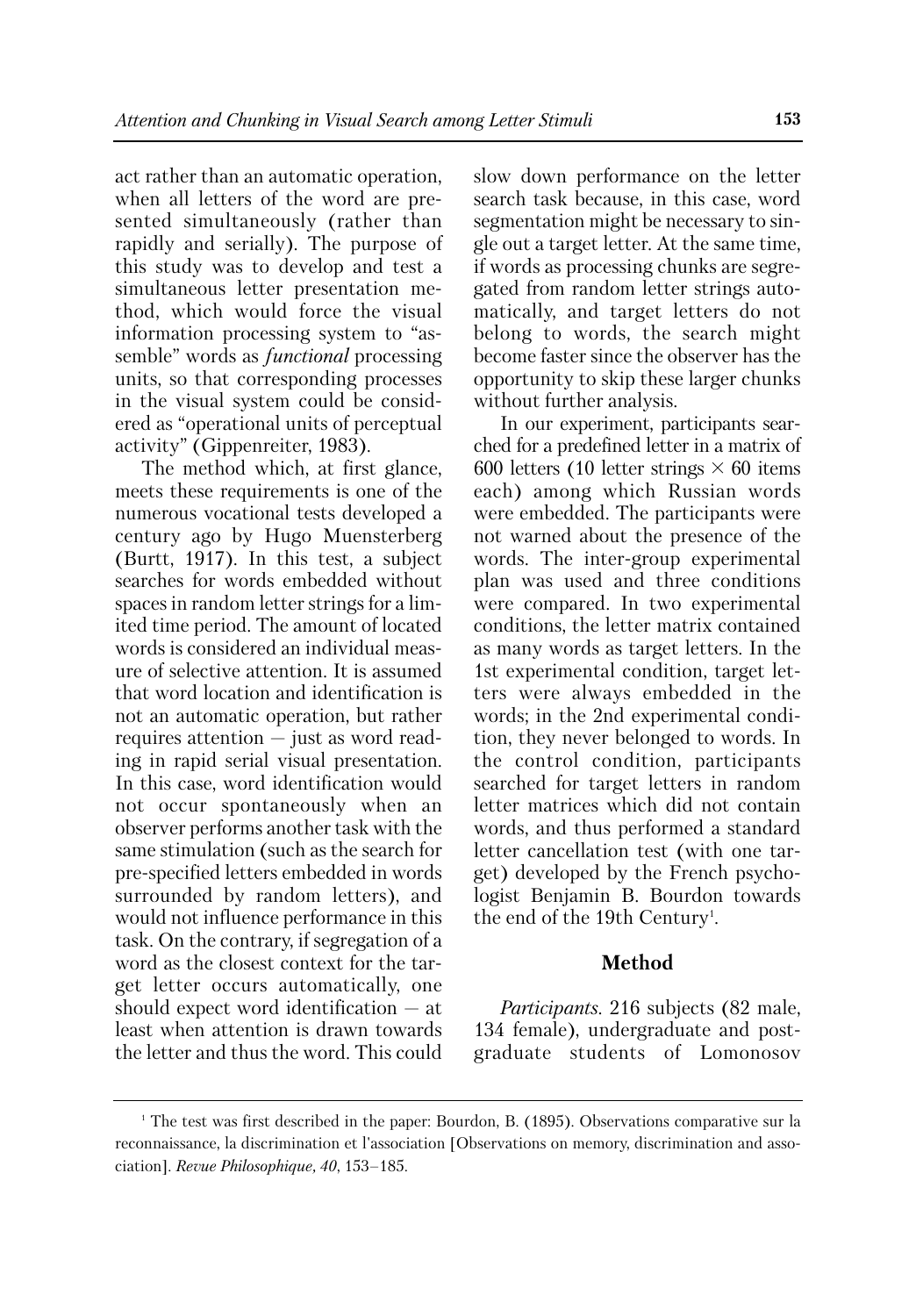Moscow State University and the National Research University Higher School of Economics, aged 17–29 (mean age 20), right-handed, with normal or corrected-to-normal vision. The subjects were randomly divided into three groups, in accordance with three experimental conditions. Each group included 72 participants.

*Stimulation.* Three types of letter matrices printed on paper sheets were used. The matrices were generated using a Python script which composed letter strings from preset lists of stimuli. Each matrix included 10 strings of 60 lowercase letters of the Russian alphabet, with no spaces, and contained 24 target letters. Three Russian consonants  $({}^{\omega}H^{\nu}, {}^{\omega}T^{\nu}, {}^{\omega}D^{\nu})$  with roughly equal frequency in the Russian language were used as targets; one of these consonants could be assigned as a target for different participants. Each participant worked with just one matrix, searching for just one letter. In the control condition (CC), all strings in the matrix consisted of "nonwords" (unpronounceable letter sets which were actually anagrams of 6-letter Russian words but could not be recognized as words — an example in English might be "isgtrn"); no letters in any of the nonwords were repeated, and each string included 10 nonwords with no spaces between them. In the 1st and the 2nd experimental conditions (EC1 and EC2), the letter matrices included 24 words (also with no letters repeated). In EC1, target letters were always embedded in the words (4 times in each position, from the 1st to the 6th, in different six-letter words). In EC2, the words never contained the target letter, so all words were embedded in letter strings somewhere between the target

letters. The words (with roughly average frequency in the Russian language) and the nonwords were borrowed from our recent study (Gorbunova, Falikman, 2012). In total, nine versions of matrices (3 conditions x 3 target letters) were used in the study, printed onto A5 paper, Times New Roman, font size 14.

*Procedure.* Letter matrices were presented to participants individually, with an instruction to cross-out with a pencil all letters "н" (or "т", or "r") as quickly as possible. An experimenter interrupted performance after 1 minute. After that, a participant received a brief questionnaire consisting of three 2-alternative forced-choice questions: (1) Whether he/she noticed the words in the matrix (yes/no); (2) If yes, whether he/she noticed that the target letters have always/never been embedded in the words (yes/no); (3) Whether the words either distracted them from the search, or helped them to search for the target letters if noticed (helped/distracted). The CC subjects only answered the question about whether they noticed words in the matrix (which in fact were absent).

For data analysis, IBM SPSS Statistica 20.0.0.2 was used.

## **Results**

ANOVA revealed no statistical differences in performance for all three conditions:  $F(2, 215) = 0.018$ ,  $p < 0.98$ . Mean search efficiency for all three conditions (% of the total amount of targets in the matrices) and standard deviations are provided in Table 1.

At the same time, EC1 participants noticed words in the matrices significantly more often than EC2 subjects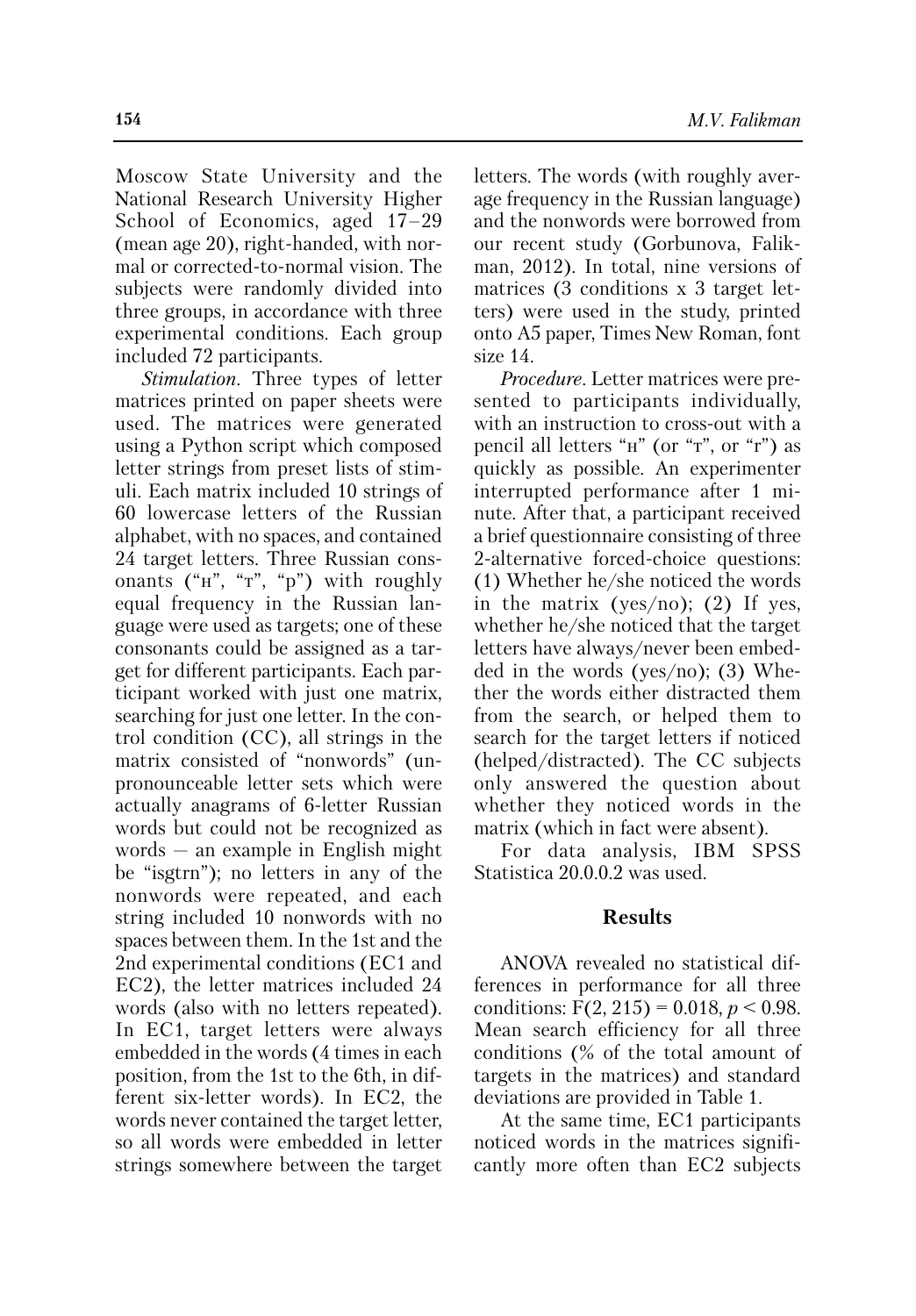|                 | Performance<br><b>SD</b><br>(group mean,<br>% |      | <b>Noticed</b><br>words, %<br>of subjects | Noticed a<br>relation<br>between tar-<br>get letters<br>and words, %<br>of subjects | Among those who noticed<br>words |                              |
|-----------------|-----------------------------------------------|------|-------------------------------------------|-------------------------------------------------------------------------------------|----------------------------------|------------------------------|
|                 |                                               |      |                                           |                                                                                     | Found them<br>useful, %          | Found them<br>distracting, % |
| EC <sub>1</sub> | 81.6                                          | 13.0 | 65.3                                      | 19.4                                                                                | 57.4                             | 8.5                          |
| EC <sub>2</sub> | 81.4                                          | 15.6 | 37.5                                      | 9.7                                                                                 | 18.5                             | 44.4                         |
| СC              | 82.5                                          | 12.3 | 11.1                                      |                                                                                     |                                  |                              |

**Summary table of results (EC1 — the 1st experimental condition with target letters always embedded in words; EC2 — the 2nd experimental condition with target letters never appearing in words; CC — the control condition with no words among letters in letter strings)**

(Pearson's  $\chi^2$  = 13.7, *p* < 0.0001). The interrelation between the arrangement of target letters and words in the matrix was also discovered in EC1 significantly more often than in EC2  $(\chi^2 = 4.7, p < 0.03)$ . Those who noticed words in EC1 reported that the words helped them to perform the task, whereas those who noticed words in EC2 found them hampering  $(\chi^2 = 17.8,$  $p \leq 0.0001$ ). In CC, 11\% of subjects "noticed" words. The quantitative data from subjective reports is also provided in Table 1.

A statistical comparison of performance between subgroups of EC1 and EC2 participants, distinguished in accordance with their subjective reports, has also been performed. Despite pronounced differences in their answers on the questionnaire, no statistical differences between performance in any pair of subgroups (noticed / not noticed words; found them useful / distracting) have been revealed, both within and between experimental conditions.

Significant differences in search efficiency for three target letters used in the study have been found:  $F(2, 215) =$ = 17.0, *p* < 0.0001. Paired-comparison tests show that the participants searched for "p" significantly better than for "н" and "т" which, in turn, did not differ in search efficiency. The mean efficiency of the search for all three target letters in all three conditions can be found in Table 2. According to ANOVA, this factor does not interact with the condition factor:  $F(4, 215) = 0.64$ , *p* < 0.63.

## **Discussion**

The study has revealed that spontaneous spotting of words in random letter strings, as in the Muensterberg's selective attention test (Burtt, 1917), is possible when performing a letter search. However, it is mediated by mutual arrangement of target letters and words in the letter matrices. When target letters always appear in words, the words are discovered almost twice as often as when the targets appear among other random letters between words. However, the amount of observers that spontaneously discovered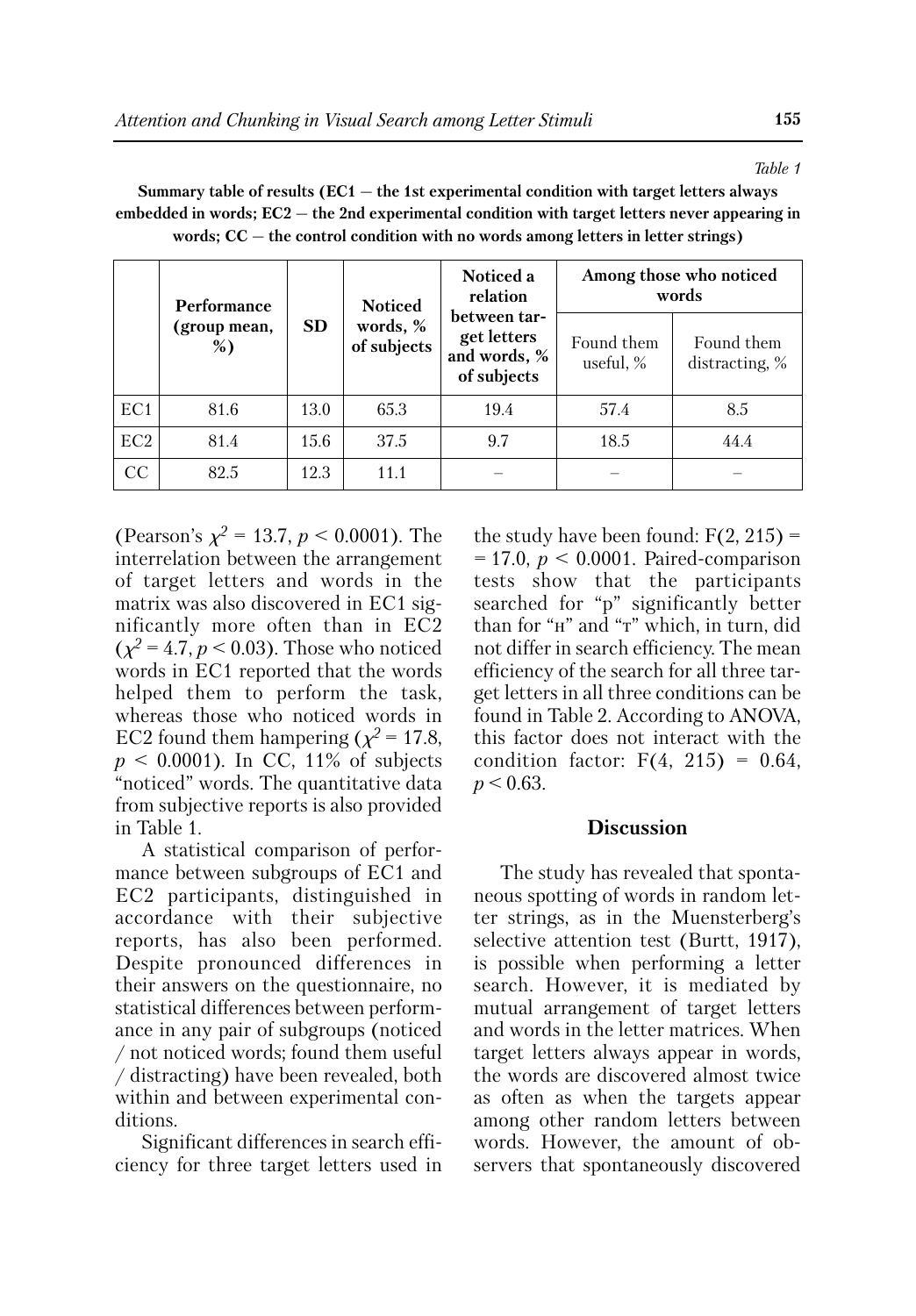*Table 2*

|      | <b>Target</b> |      |      |  |  |
|------|---------------|------|------|--|--|
|      | T             | Н    |      |  |  |
| EC1  | 79.3          | 77.4 | 88.0 |  |  |
| EC2  | 80.9          | 74.5 | 88.7 |  |  |
| CC   | 79.0          | 80.5 | 88.0 |  |  |
| Mean | 79.7          | 77.5 | 88.2 |  |  |

**Search efficiency for three letters used as targets in three experimental conditions, % located and crossed-out**

the mutual arrangement of target letters and words was relatively low and also depended on whether the target letters were embedded in the words. When target letters belonged to words (EC1), less than 20% of participants noticed the regularity in the mutual arrangement of the target letters and words. But when target letters did not belong to words, the regularity was noticed by less than 10% of participants.

At the same time, participants estimated the words in the matrix as "useful" or "distracting" depending on the task (and the estimates were opposite to our initial hypothesis), though in fact the words didn't influence task performance at all — the amount of located targets was the same for all three conditions (all differences lay within 1%, with a mean standard deviation of about 13.6%).

One might assume that the letter search task was too easy, which led to the "ceiling effect" (equally high performance in all three conditions). However, the comparison of search efficiency between three letters used as targets revealed a significantly faster search for one of them ("p") against the other two. This must be due to the specific visual feature of this letter — the tail below the letter string level which produces search asymmetry (Treisman, Souther, 1985), allowing subjective pop-out of this letter during the search (Wolfe, 1998). This demonstrates that the measure of search efficiency is sensitive enough, the temporal interval of 1 minute was enough to estimate performance, and the ceiling effect cannot explain the absence of differences between the conditions.

Therefore, the dissociation between performance and subjective reports has been observed. Whereas subjectively the presence of words in random letter strings influences search (one way or another) depending on the mutual arrangement of target letters and words, objectively no such influence has been observed. If we relate this result to the definition of attention as "phenomenal and productive manifestation of the leading level of organization of one's activity" (Gippenreiter, 1983, for discussion see: Dormashev, Osin, 2010), as proposed within the framework of the activity theory (Leontiev, 1978), it might be assumed that performance in our search task does not involve a unified attentional process with phenomenal (conscious representation) and productive (performance) aspects, but rather that it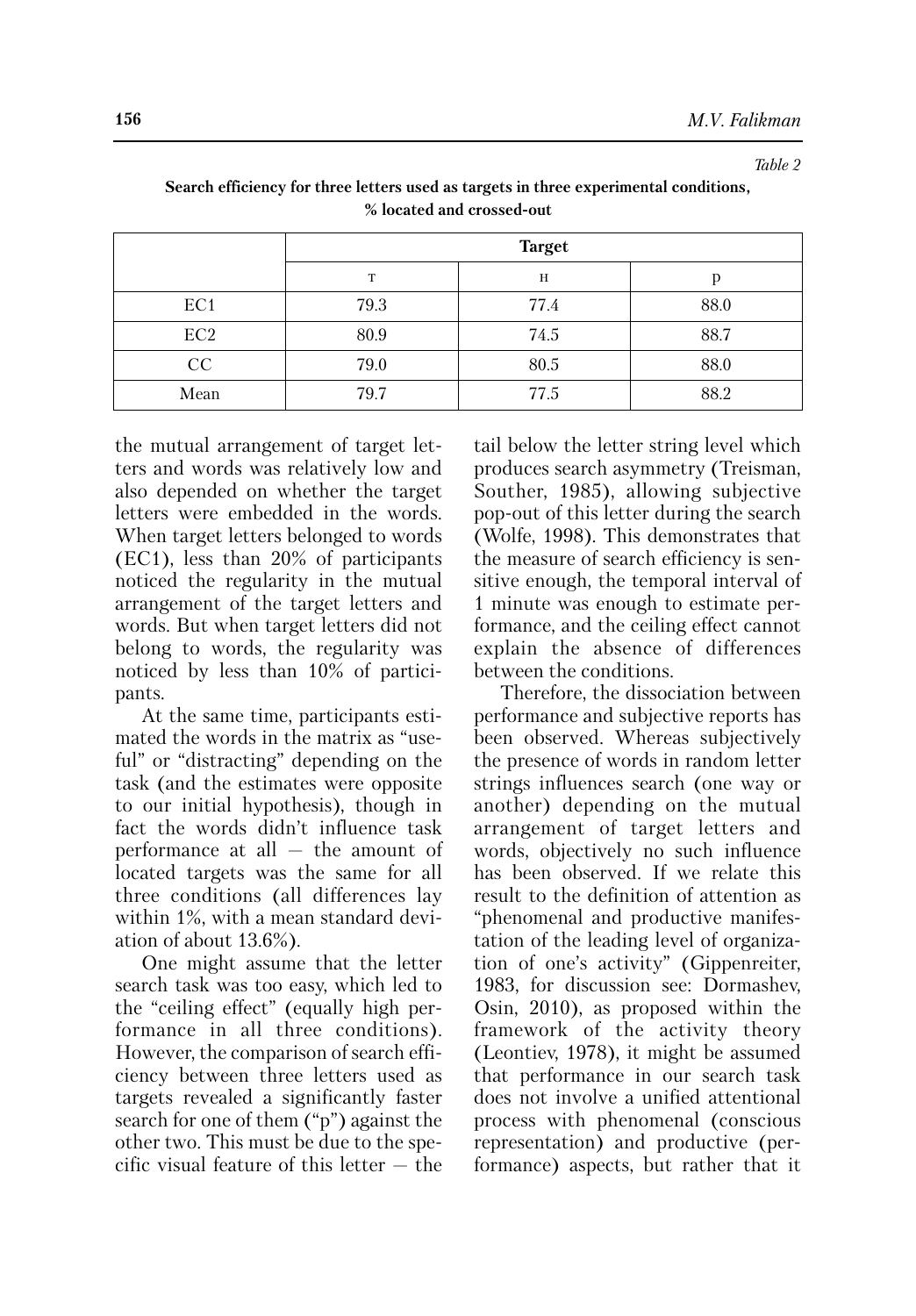involves two distinguishable processes where just one process is related to attention.

This result could be interpreted as a dissociation between top-down *processes* in letter strings processing and top-down *influences* upon performance on the search task. This difference between types of processes in the information processing system, and influences upon processing — although implied in some recent studies (e.g., Latinus et al.,  $2010$ )  $-$  is not yet commonplace for the contemporary cognitive psychology of attention. However, it seems necessary for the interpretation of our results.

On the one hand, spontaneous capturing of a word from a letter string when attention is brought to one of the letters forming the word (and even without bringing attention to such a letter in the letter search task in nonword strings) could be interpreted as a manifestation of top-down processes in the information processing system processes driven by representations of higher-level chunks (words) stored in the observer's memory (although such spontaneous capturing is by no means mandatory). On the other hand, such spontaneous capturing of words does not modulate efficiency of the target letter search, a fact that could be considered as a lack of top-down influences from higher-level chunks (words) upon the letter search task. Initially, we proposed that chunking *between* target letters (condition EC2, when targets never belonged to words embedded in letter strings) would speed up search. However, such chunking appeared to emerge quite rarely (only about one

third of our participants noticed the words between target letters in this condition), and there were no significant differences in performance between different conditions and subgroups of subjects, that provided different subjective reports.

At the same time, our results raise a question about the original Muensterberg's vocational test, widely used in professional psychodiagnostics to measure "selective attention". It seems that performance in this test engages two types of top-down processes involved in visual perception. The first process is the spontaneous (automatic) detection of words as processing units that match representations stored in the observer's memory  $-$  in cognitive psychology, this is referred to as segmentation and regarded as a *preattentive* process "producing the objects which later mechanisms are to flesh out and interpret" (Neisser, 1976, p. 89). The second process is the voluntary identification of such units in accordance with the task at hand. Whereas the former process could hardly be considered as attentional (although quite probably interacts with attention), the latter process is basically in line with the classic definition of attention as a process of *"apperceptive combination"* which is "continually taking place between the elements of the single contents of experience" (Wundt, 1897, p. 223). Although the Muensterberg's test has been applied for about a century, demonstrating high correlations with academic and professional achievement, it seems that this is not the whole story and its research potential is far from being exhausted.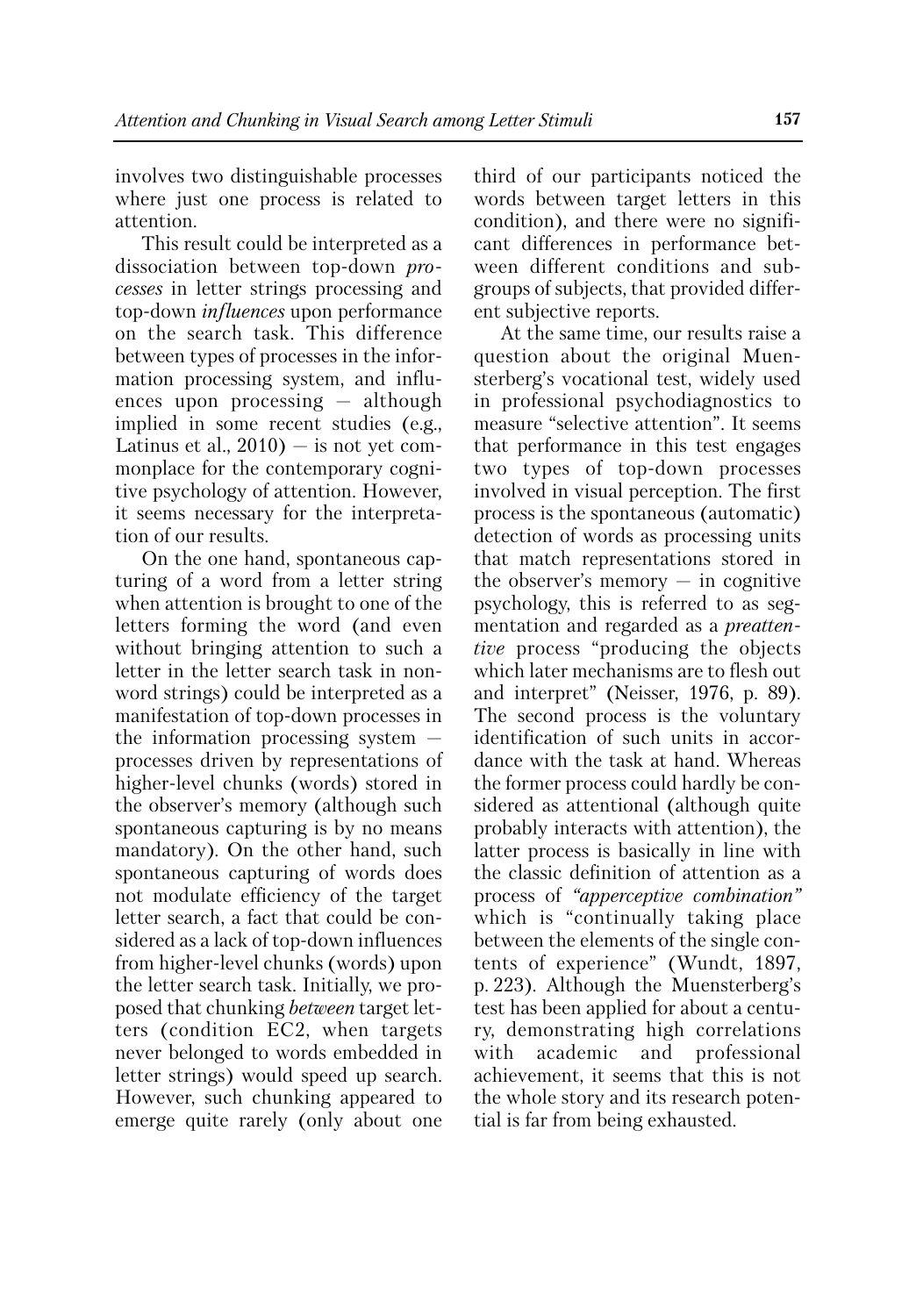#### **References**

- Awh, E., Belopolsky, A. V., & Theeuwes, J. (2012). Top-down versus bottom-up attentional control: a failed theoretical dichotomy. *Trends in Cognitive Sciences, 16*(8), 437–443.
- Burtt, H. E. (1917). Professor Munsterberg's vocationaltests.*Journal of Applied Psychology, 1*(3), 201–213.
- Cattell, J. M. (1886). The time it takes to see and name objects. *Mind, 11*, 63–65.
- Coltheart, M., Rastle, K., Perry, C., Langdon, R., & Ziegler, J. (2001). DRC: A dual route cascaded model of visual word recognition and reading aloud. *Psychological Review, 108*(1), 204–256.
- Dormashev, Y., & Osin, E. (2010). Flow experience explained on the grounds of an activity approach to attention. In Bruya, B. (Ed.), *Effortless attention: A new perspective in the cognitive science of attention and action* (pp. 287–333). Cambridge, MA: The MIT Press.
- Falikman, M. (2002). Word preference effect and the attentional blink: Who will have the upper hand? In Van der E. Meer, H. Hagendorf, R. Beyer, F. Krueger, A. Nuthmann, & S. Schultz (Hrsg.), *43. Kongress der Deutschen Gesellschaft fuer Psychologie* (p. 324). Lengerich: Pabst Science Publishers.
- Falikman, M. (2011). Word superiority effects across the varieties of attention. *Journal of Russian and East European Psychology, 49*(5), 45–61.
- Falikman, M., & Stepanov, V. (2012). Chunking in rapid serial visual presentation: Consequences for visual awareness. In *Neuroscience & cognition: Consciousness & cognitive control* (*Neurocog-2012: Book of Abstracts)* (pp. 33–34). Brussel.
- Fine, E. M. (2001). Does meaning matter? The impact of word knowledge on lateral masking. *Optometry and Vision Science, 78*(11), 831–838.
- Gippenreiter, Y. B. (1983). Deyatel'nost' i vnimanie [Activity and attention]. In Zaporozhets, A. V., Zinchenko, V. P., Ovchinnikova, O. V., & Tikhomirov, O. K. (Eds.), *A.N. Leont'ev i sovremennaya* psikhologiya [A.N. Leontiev and modern psychology ] (pp. 165–177). Moscow: Moscow University Press.
- Gorbunova, E., & Falikman, M. (2012). Visual search for letters within words and nonwords in the right and left visual hemifields. *Perception, 41*, *Abstract Supplement*, 143.
- Hochstein, S., & Ahissar, M. (2002). View from the top: Hierarchies and reverse hierarchies in the visual system. *Neuron, 36*(5), 791–804.
- Johnson, N. F., & Carnot, M. J. (1990). On time differencesin searching forlettersin words and nonwords: Do they emerge during the initial encoding or the subsequent scan? *Memory and Cognition,*  $18(1)$ ,  $31-39$ .
- Johnston, J. C., & McClelland, J. L. (1974). Perception of letters in words: Seek not and ye shall find. *Science, 184*(4142), 1192–1194.
- Krueger, L. E., Keen, R. H., & Rublevich, B. (1974). Letter search through words and nonwords by adults and fourth-grade children. *Journal of Experimental Psychology, 102*(5), 845–849.
- Latinus, M., VanRullen, R., & Taylor, M. J. (2010). Top-down and bottom-up modulation in processing bimodal face/voice stimuli. *BMC Neuroscience, 11*, 36.
- Leontiev, A. N. (1978). *Activity, consciousness, and personality.* Hillsdale, NJ: Prentice-Hall.
- McClelland, J., & Rumelhart, D. (1981). An interactive activation model of context effects in letter perception. Part 1. An account of basic findings. *Psychological Review, 88*(5), 375–407.
- Miller, G. A. (1956). The magical number seven, plus or minus two: Some limits on our capacity for processing information. *Psychological Review, 63*, 81–97.
- Neisser, U. (1976). *Cognition and reality.* San Francisco: W.H. Freeman.
- Pantyushkov, A., Horowitz, T. S., & Falikman, M. V. (2008). Is there word superiority in visual search? In *Third International Conference on Cognitive Science: Book of abstracts* (Vol. 1, pp. 124–125). Moscow.